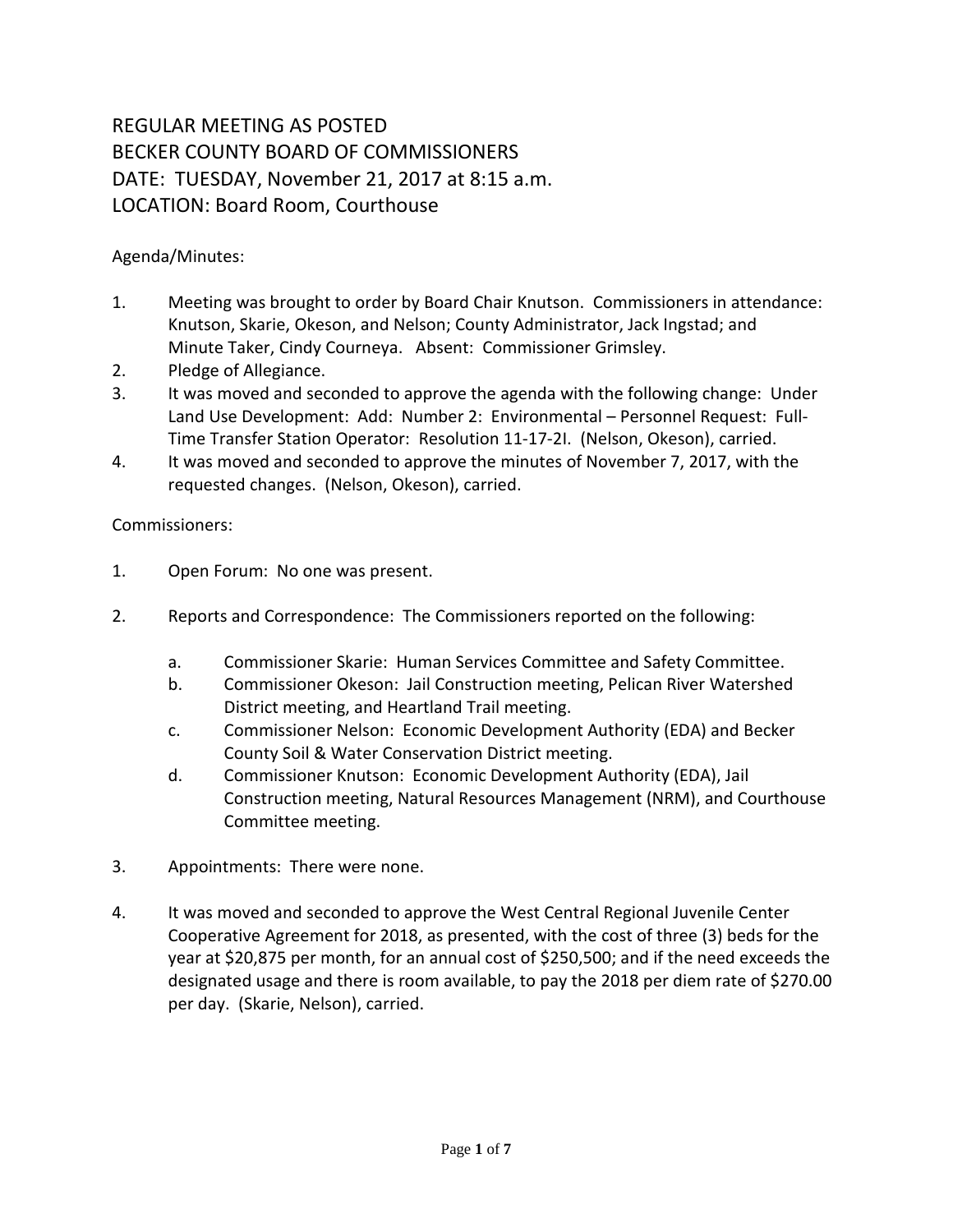- 5. It was moved and seconded to approve the 2018 Budget Hearing, Highway 5-Year Plan (2018-2022) and 2018 SMART Tax Sales Appropriation Plan Meeting to be held on Thursday, December 14, 2017 at 6:01 p.m., in the Board Room of the Courthouse. (Nelson, Okeson), carried.
- 6. It was noted that the Ag. Issues Forum will be held on Wednesday, December 20, 2017 from 8:30 a.m. to 12:00 p.m., at the American Legion Club in Lake Park, MN.
- 7. It was moved and seconded to authorize the Finance Committee to approve the November 2017 end-of-month claims and end-of-year claims, with ratification by the full Board following. (Okeson, Skarie), carried.
- 8. There was a brief discussion in reference to a vacancy in the Assessor's office.

It was moved and seconded that moving forward, to allow the County Administrator to authorize advertising for any core function related job replacements, as deemed necessary, and with ratification by the Board following. (Nelson, Okeson), carried.

9. It was moved and seconded to approve moving forward with the notification to the current Becker County employees health insurance carrier, Lakes Country Service Cooperative, of the County's intent to contract with Minnesota Public Employees Insurance Program (PEIP), at the discretion of the Board Chair, and to execute the health insurance agreements and/or other necessary documents. (Skarie, Nelson), carried.

Finance Committee Minutes: Mary Hendrickson presented:

- 1. It was moved and seconded to approve the Regular Claims, Auditor Warrants, and Over 90-Day Claims, as presented:
	- a. Auditor Warrants (Tuesday Bills):
		- i.  $11/07/2017$  in the amount of \$4,127.19
		- ii.  $11/17/2017$  in the amount of \$19,732.08
		- for a total amount of  $\frac{1}{2}$  \$ 23,859.27
	- b. Over 90-Days:
		- i. Minnkota Enviro Services in the amount of \$369.00 (invoice just turned in).

(Skarie, Nelson), carried.

Auditor-Treasurer: Mary Hendrickson presented:

- 1. Licenses & Permits:
	- a. It was moved and seconded to approve the Gambling Permits for the Humane Society of the Lakes, as follows:
		- i. Resolution 11-17-2A, for operations at Toad Lake Store in Toad Lake Township;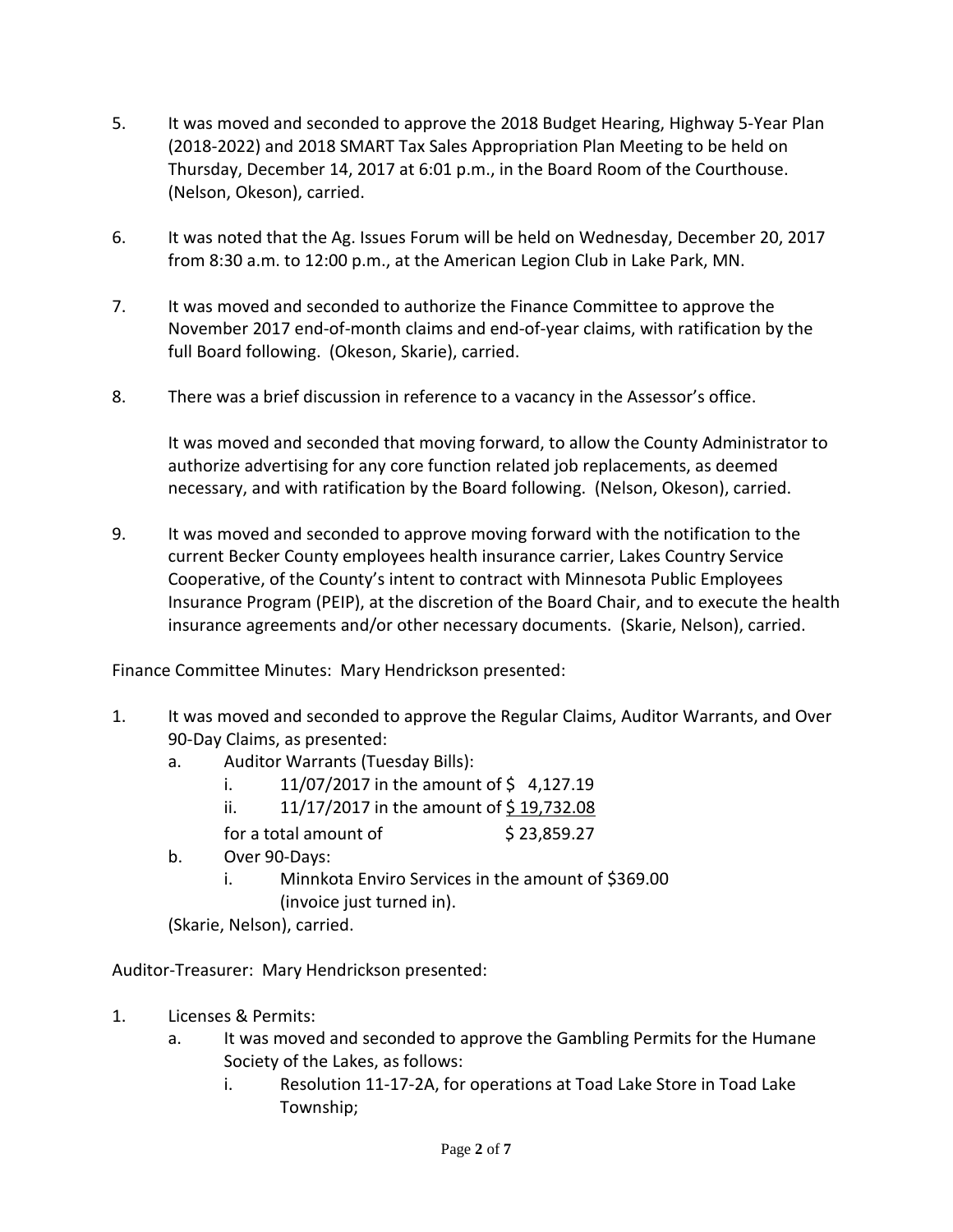- ii. Resolution 11-17-2B, for operations at Charlies Place in Height of Land Township;
- iii. Resolution 11-17-2C, for operations at Bleachers in Lakeview Township;
- iv. Resolution 11-17-2D, for operations at TJ's Booze & Bistro in Lake Eunice Township.

(Nelson, Skarie), carried.

- 2. It was moved and seconded to approve the Wine/Strong Beer License (New Owner) for Cedar Crest Resort – Brian and Celia Schneck – Maple Grove Township. (Nelson, Okeson), carried.
- 3. It was moved and seconded to approve the 3.2 On/Off License (New Owner) for Cedar Crest Resort – Brian and Celia Schneck – Maple Grove Township. (Nelson, Okeson), carried.
- 4. It was moved and seconded to approve Resolution 11-17-2E, to authorize the Auditor-Treasurer to execute the Election Equipment Grant Application through the Office of the MN Secretary of State, in the amount of \$143,500.00, with a 50% County match and With grant funds used to purchase voting equipment (two-year program). (Nelson, Skarie), carried.
- 5. It was moved and seconded to accept the September 2017 Cash Comparison and Investment Summary, as presented. (Skarie, Okeson), carried.
- 6. It was moved and seconded to approve the 2017-2018 Becker County Audit Proposals and to accept the low quote from Clifton, Larson, Allen, at a cost of \$55,500.00 for 2017 audits and \$57,050.00 for 2018 audits, to include Becker County and the Becker County EDA. (Nelson, Skarie), carried.
- 7. It was moved and seconded to approve the request to secure bids for tree seedling production for the 2019 tree planting season, as presented. (Okeson, Nelson), carried.
- 8. It was moved and seconded to approve Resolution 11-17-2I, to hire one (1) full-time Transfer Station Operator, due a resignation, and if filling this position creates another vacancy within the department, to fill that position also. (Okeson, Skarie), carried.

County Attorney: Request for Approval of MCAPS Support Agreement: Assistant County Attorney, Kevin Miller, presented:

1. It was moved and seconded to approve the ratification of the Professional Services Agreement between MN Counties Computer Cooperative (MNCCC) and Strategic Technologies, Inc., for the maintenance and support of the Minnesota County Attorney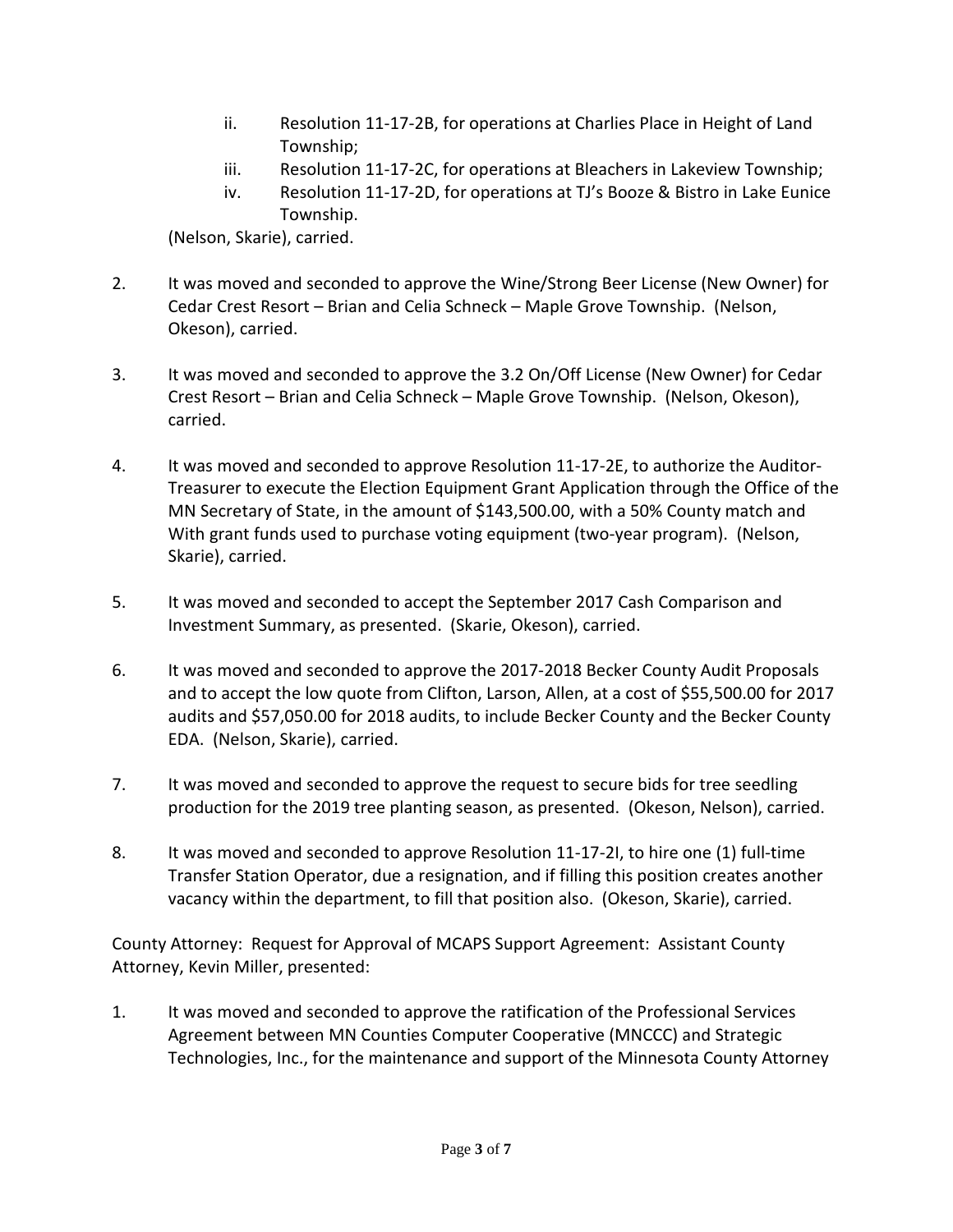Practice System (MCAPS), for five (5) years at a cost of \$9,655.00 in 2017, with average increases of \$300.00 per year, effective January 1, 2018 through December 31, 2022. (Skarie, Nelson), carried.

Emergency Management: Craig Fontaine presented:

1. It was moved and seconded to approve the ratification of the 2017 Emergency Management Performance Grant – Number A-EMPG-2017-BECKERCO-003, in the amount of \$26,793.00 and with a County match of \$26,793.00, effective January 1, 2017 through December 31, 2017. (Skarie, Okeson), carried.

Transit: County Administrator, Jack Ingstad, presented:

1. It was moved and seconded to approve Resolution 11-17-2H, as presented, to advertise and hire additional Variable Hour Transit Bus Drivers through the normal hiring process. (Okeson, Nelson), carried.

Highway: Jim Olson presented:

1. Highway Engineer, Jim Olson, recognized and congratulated Becker County Highway employee, Mike Bellanger, on his recent fourth place finish in the 2017 Minnesota Fall Maintenance Expo's Annual Snowplow "Roadeo", noting that he placed in the Top 10 with over 90 other State, County, and City Competitors. Board Chair Knutson and the other Board members congratulated him on this accomplishment and also extended their thanks to him for his positive attitude and the work that he does for Becker County.

Human Services: Denise Warren and presented:

- 1. It was moved and seconded to approve Resolution 11-17-2F, to convert the vacant parttime Case Aide position to full-time in the Behavioral Health Unit, and to fill the position due to a vacancy and the work load, and if filling the position creates another vacancy in the Human Services Department, then to fill that vacancy also. (Nelson, Skarie), carried.
- 2. It was moved and seconded to approve the purchase of one (1) HP ProBook Laptop and Docking Station, at a cost of \$1,046.38 from Morris Electronics, Inc., Morris, MN, to fulfill the new MN Department of Human Services requirements for Child Care Licensors, specifically electronic checklists. (Nelson, Skarie), carried.
- 3. It was moved and seconded to approve the Secondary Trauma Training for Child Protection Staff, at a cost of \$1,750.00. (Skarie, Nelson), carried.
- 4. It was moved and seconded to approve the Purchase of Service Contract Addendum with the Lakes Crisis and Resource Center, for additional supervised visitation and parent coaching for the "Positive Connections Parenting Time Program", effective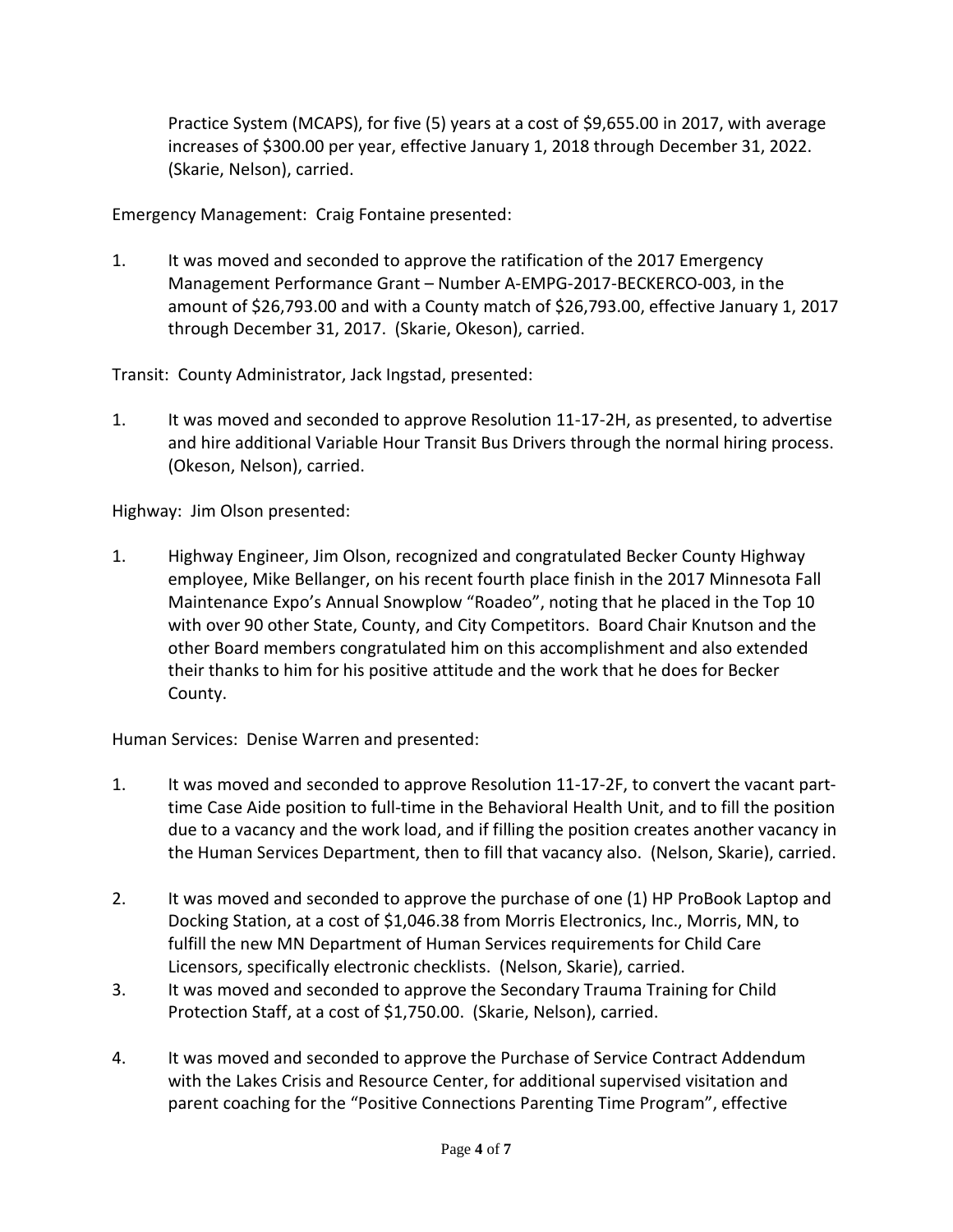January 1, 2017 through December 31, 2017, at a cost not to exceed \$30,000 for a contract total of \$240,000. (Skarie, Okeson), carried.

5. It was moved and seconded to approve the Human Services Claims for Community Health, Human Services, and Transit, as presented. (Skarie, Okeson), carried.

Crow Wing River Healthy Waters Partnership – Todd Holman, Mississippi Headwaters Program Director, The Nature Conservancy, presented, along with Becker County Soil and Water Conservation Director, Peter Mead:

1. Mr. Holman presented information to the Board in reference to a new regional partnership initiative designed to implement local county water plan and agency goals by using Reinvest in MN easements. He presented the information to create awareness and to receive feedback from the commissioners on the initiative as it relates to Becker County, and also offered to return to the Board anytime for policy directive, or for further discussions. The Board offered their support and thanked him for his presentation.

Planning and Zoning: Kyle Vareberg presented:

Planning Commission Recommendations (November 14, 2017):

- 1. It was noted that the Planning and Zoning Department received a written request from the applicant, Kevin Karel, to table the application for Cormorant Inn, to request a Conditional Use Permit (CUP) for approval of 16 overnight RV sites, for the project located at 10510 County Highway 5, Pelican Rapids, MN.
- 2. It was moved and seconded to concur with the Planning Commission (November 14, 2017), to approve the request submitted by Doug Coen, for a change of zone from Agricultural to Residential, for the project located across the street from 20306 County Road 131, Detroit Lakes, MN, due to the fact that the request meets Chapter Eight, Section Thirteen of the Becker County Zoning Ordinance. (Okeson, Skarie), carried.
- 3. It was moved and seconded to concur with the Planning Commission (November 14, 2017), to approve the request submitted by Noah Borntreger, for a Conditional Use Permit (CUP) to operate a retail store, for the project located at 40407 Street, Highway 87, Frazee, MN, due to the fact the request meets Chapter Eight, Section Eleven of the Becker County Zoning Ordinance. (Skarie, Okeson), carried.
- 4. It was moved and seconded to concur with the Planning Commission (November 14, 2017), to approve the request submitted by Timothy and Christine Erickson, for a Conditional Use Permit (CUP) to construct a Verizon wireless facility and tower on their property, for the project located at Snowshoe Beach Lane, Pelican Rapids, MN, due to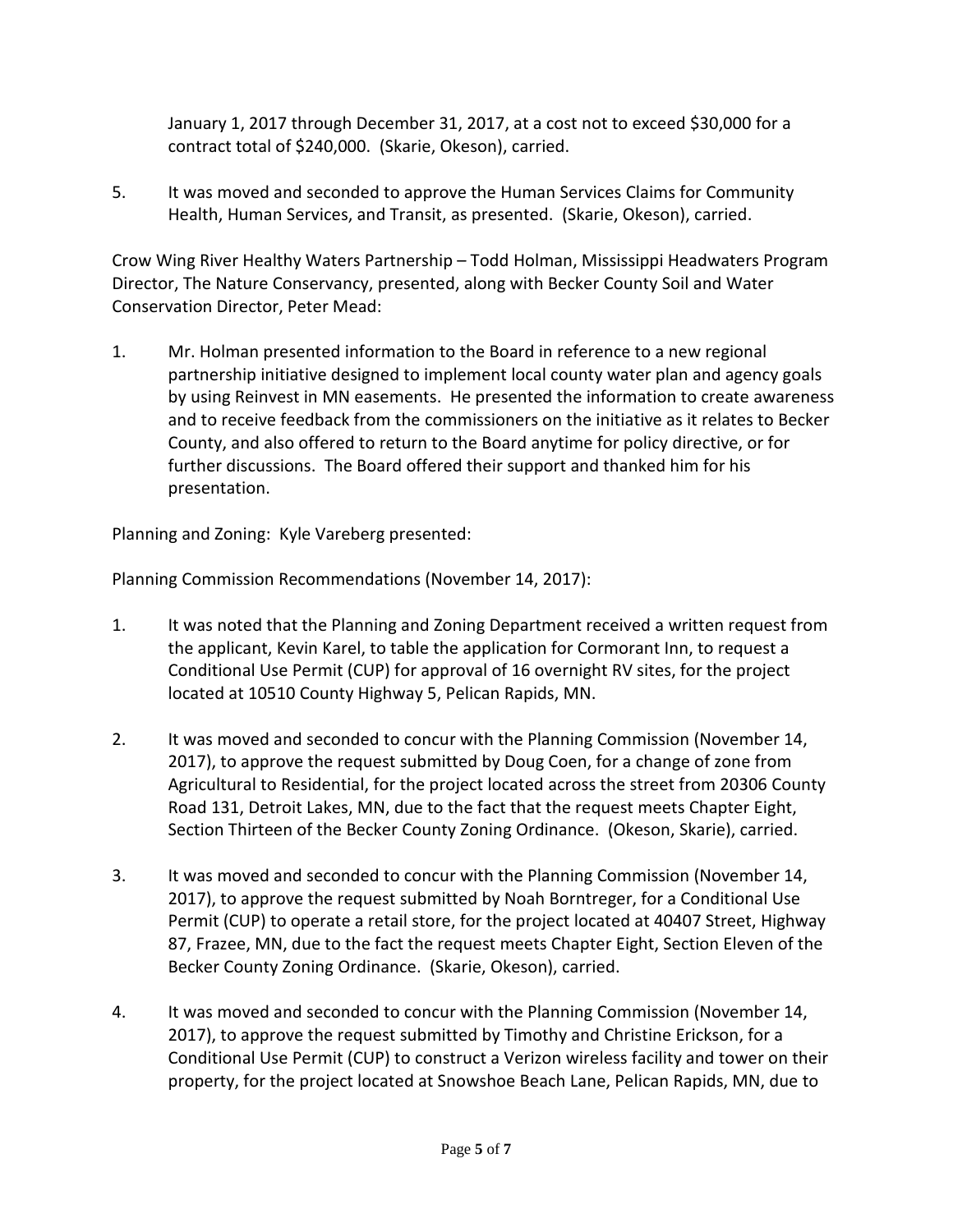the fact the request meets Chapter Eight, Section Eleven of the Becker County Zoning Ordinance, and with the stipulation to include an FAA approved dual-lighting system at the site, as discussed. (Nelson, Okeson), carried.

Rick Adams was present and spoke on behalf of Verizon and the applicants, Timothy and Christine Erickson, noting that there would be no issue with installing an FAA approved dual-lighting system at the site.

- 5. It was noted that the Planning and Zoning Department received a written request from the applicant, Laurie Perlmutter, to table the application to request a Conditional Use Permit (CUP) for a tent and RV campground, for the project located at 21391 Cozy Cove Road, Detroit Lakes, MN.
- 6. It was moved and seconded to concur with the Planning Commission (November 14, 2017), to approve the request submitted by Todd Simison/Sno & H20, LLC (T.S. Recreational), for a change of zone from Residential to Commercial, for the project located at 28955 U.S. Highway 10, Detroit Lakes, MN, due to the fact the request meets Chapter Eight, Section Thirteen of the Becker County Zoning Ordinance. (Skarie, Okeson), carried.
- 7. It was moved and seconded to concur with the Planning Commission (November 14, 2017), to approve the request submitted by Donald Heston, for a change of zone from Agricultural to Residential and a Certificate of Survey, for the project located at 45162 Maple Shores Lane, Osage, MN, due to the fact the request meets Chapter Eight, Section Thirteen and Section Five of the Becker County Zoning Ordinance. (Okeson, Skarie), carried.
- 8. It was noted that the next informational meeting is scheduled for Wednesday, December 6, 2017 at 8:00 a.m. in the Third Floor Meeting Room of the Courthouse.

Permitting Software Discussion - Presentations by The Schneider Corporation and RtVision:

- 1. Representatives from The Schneider Corporation and RtVision were present and provided Power Point presentations outlining what each company has to offer Becker County, relative to permitting software and also answered questions from the Board. The following presented:
	- a. Ryan Smith, Business Development Manager, from The Schneider Corporation, Ankeny, Iowa; and
	- b. Marc Rood, Director, National Business Development and Jonathon Blissenback, Vice-President of Strategic Partnerships from RtVision, Little Falls, MN.

The Board thanked each of the presenters for attending the meeting and for the information they provided. Discussion followed.